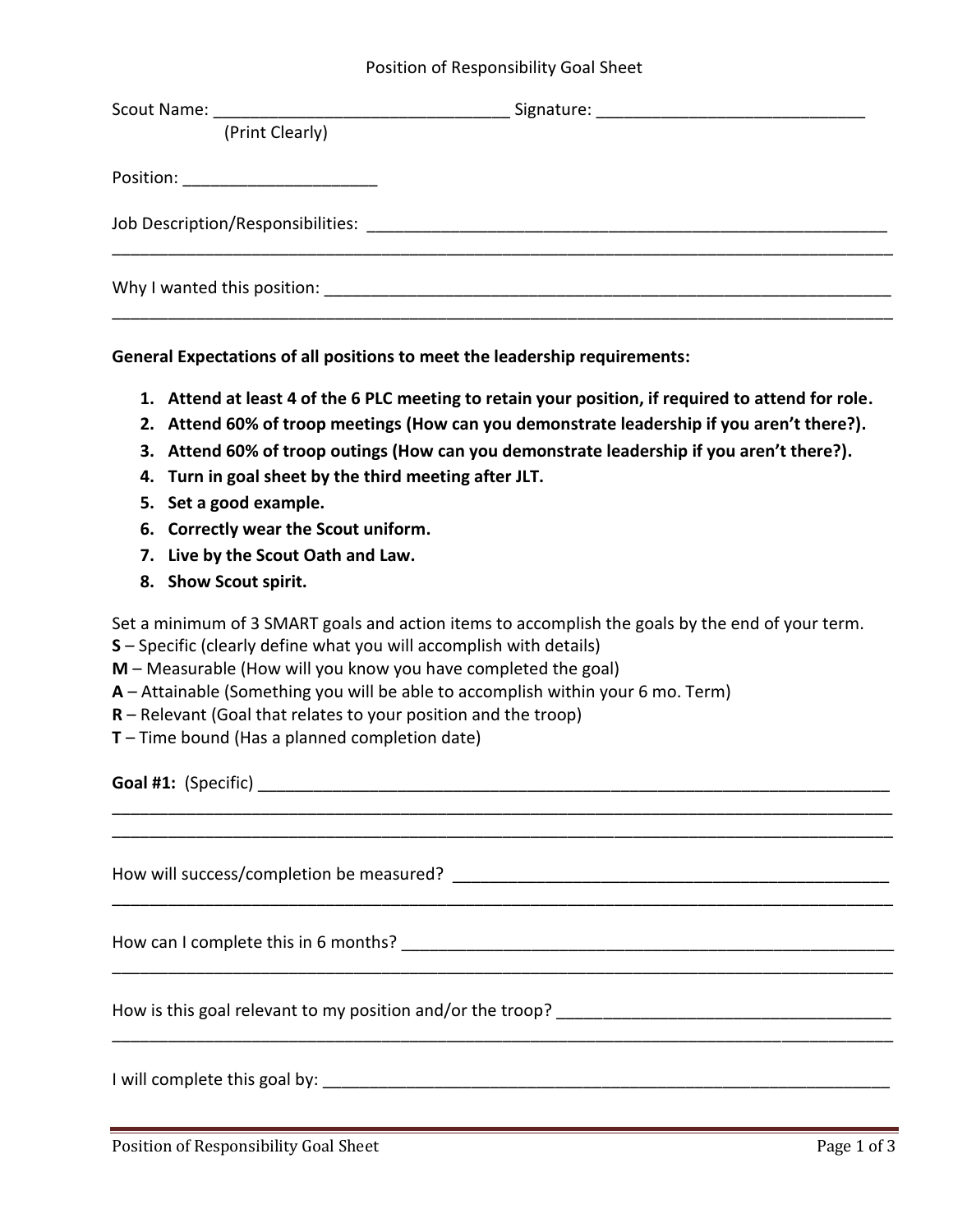|  |  |  | <b>Action Steps to complete Goal #1</b> |  |  |
|--|--|--|-----------------------------------------|--|--|
|--|--|--|-----------------------------------------|--|--|

 $\frac{3}{2}$ Goal #2: (Specific) and the set of the set of the set of the set of the set of the set of the set of the set o How can I complete this in 6 months? How is this goal relevant to my position and/or the troop? **Action Steps to complete Goal #2**  $5.$